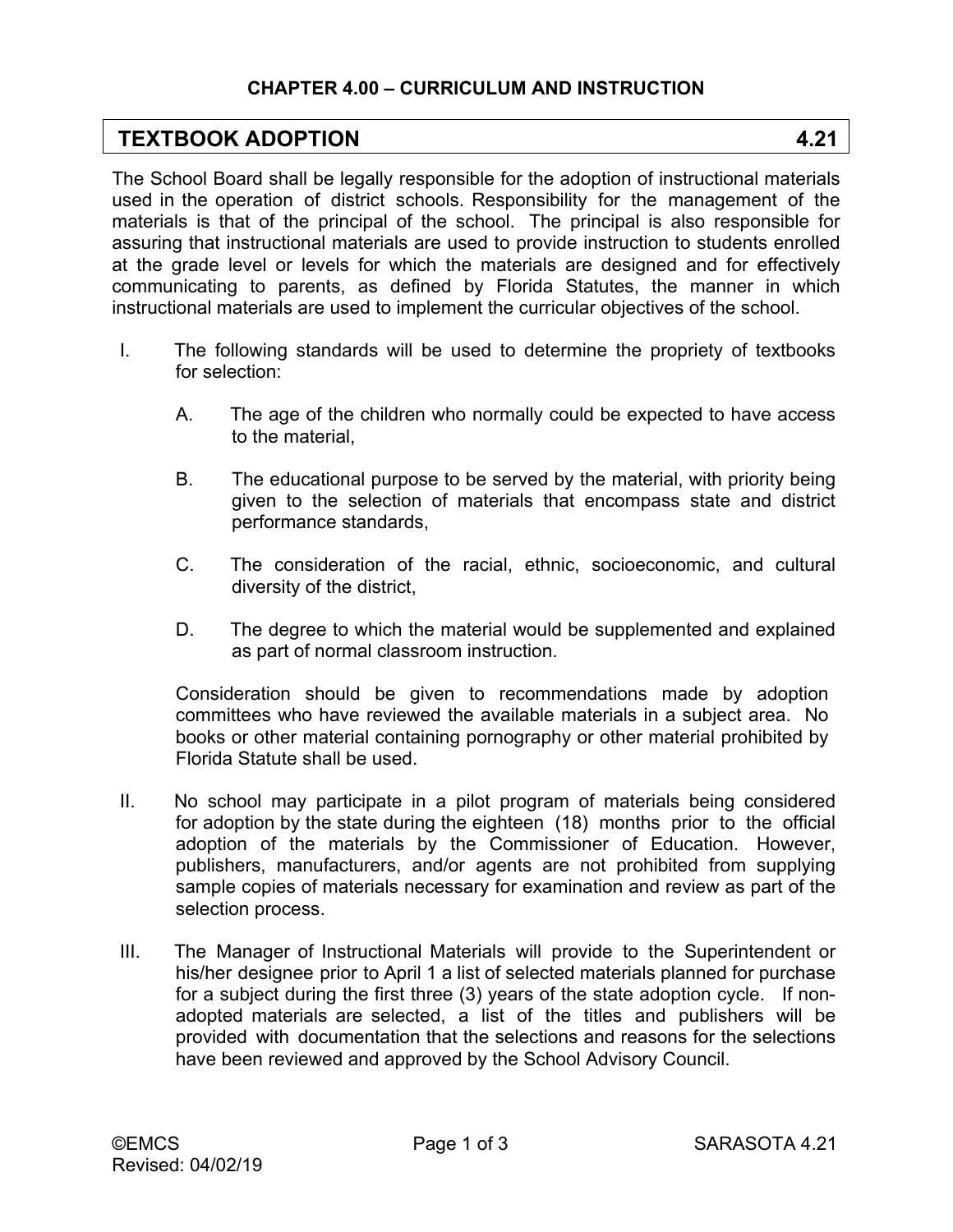## **CHAPTER 4.00 – CURRICULUM AND INSTRUCTION**

- IV. The Superintendent or designee shall notify the Department of Education by April 1 of each year the state-adopted instructional materials that will be requisitioned for use in the District.
- V. The principal is to collect from each pupil or the pupil's parent or guardian the purchase price of any instructional material the pupil has lost, destroyed, or unnecessarily damaged and to report and transmit such amounts collected to the Executive Director of Finance. Upon reasonable effort by the principal to collect the sum, failure to satisfy the debt may result in the suspension of the pupil from participation in extracurricular activities or satisfaction of the debt by the pupil through community service activities at the school site as determined by the principal. The principal may not delay the transfer of a pupil's permanent record or delay the awarding of grades due to failure of payment of assessment on lost, destroyed, or damaged materials.
- VI. The district instructional materials office, when requested by the parent of a pupil in the school, shall sell to the parent any instructional materials used in the school as specified in School Board Rule 4.23.
- VII. All money collected from the sale, loss, or damage of instructional materials shall be transmitted to the Finance Department to be deposited in the District school fund and added to the District appropriation for instructional materials.
- VIII. Principals shall see that all books are fully and properly accounted for annually.
- IX. Instructional materials purchased by District School Board on behalf of dual enrollment pupils shall be the property of the School Board. The Instructional Materials office is to collect from each dual enrollment pupil or the pupil's parent or guardian the purchase price of any instructional material the pupil has lost, destroyed, or unnecessarily damaged and to report and transmit such amounts collected to the Executive Director of Finance.
- X. Selection of District-Adopted Textbooks and Instructional Materials A district committee shall be appointed by the Superintendent or his/her designee to review textbooks and instructional materials which are being considered for State adoption.
	- A. The district committee may not be composed of fewer than three (3) persons.
	- B. One (1) member shall be a layperson and two (2) members shall be appropriately certificated instructional staff members when the council is composed of three (3) members. A committee with more than three (3) members shall include at least one (1) layperson and appropriately certificated instructional staff members to constitute at least fifty percent (50%) of the composition. The Director of Curriculum and Instruction will appoint the appropriate content area expert who will serve as a coordinator/consultant